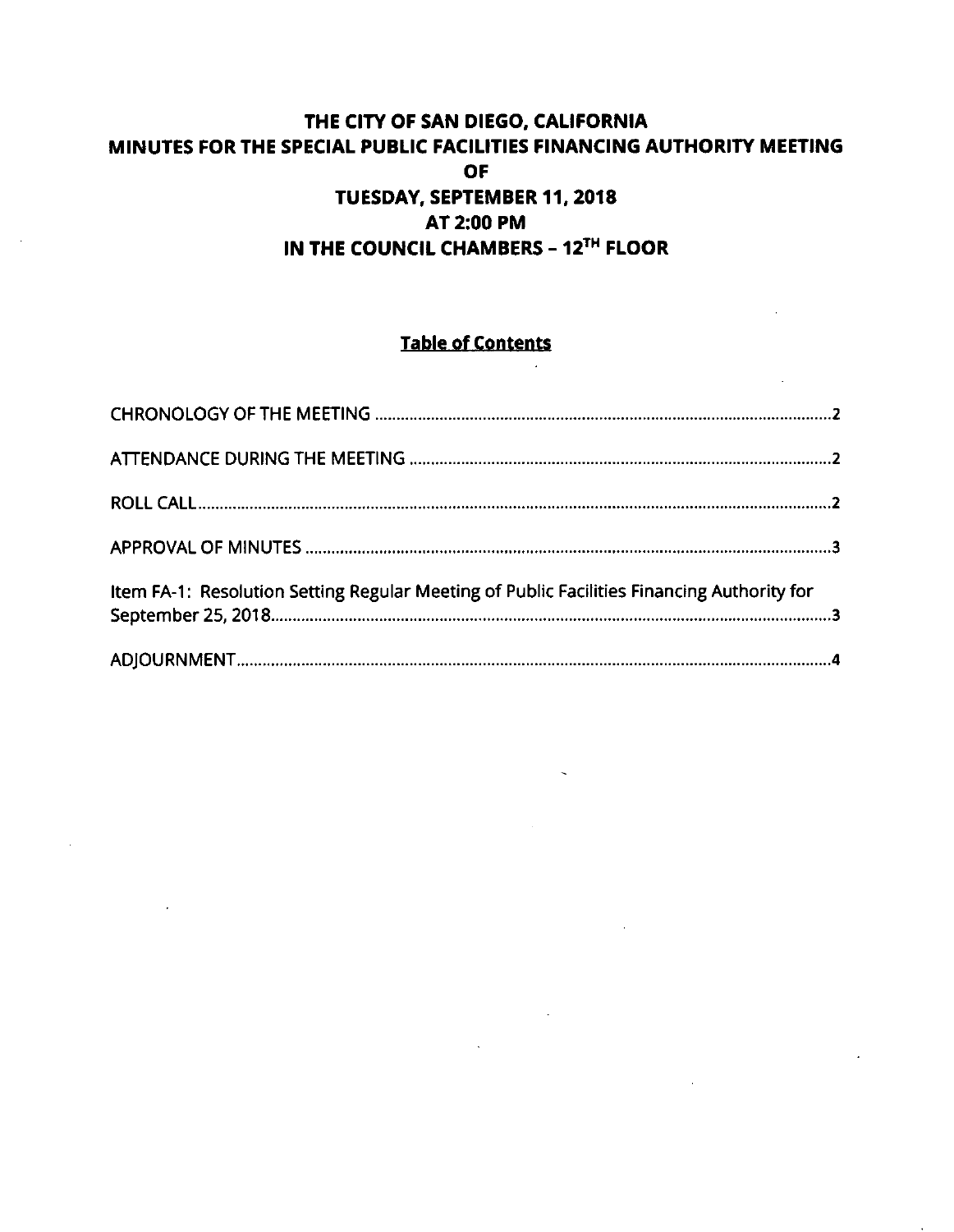### CHRONOLOGY OF THE MEETING

The meeting was called to order by Council President Cole at 3:29 p.m. The meeting was adjourned by Council President Cole at 3:31 p.m.

# ATTENDANCE DURING THE MEETING

#### PRESENT

CD-I Council President Pro Tern Barbara Bry CD-2 Councilmember Lorie Zapf CD-3 Councilmember Chris Ward CD-4 Council President Myrtle Cole CD-5 Councilmember Mark Kersey CD-6 Councilmember Chris Cate CD-8 Councilmember David Alvarez CD-9 Councilmember Georgette G6mez

#### **ABSENT**

CD-7 Councilmember Scott Sherman

# CITY CLERK Maland (mrh)

## ROLL CALL

- (1) Council President Pro Tern Bry-present
- (2) Councilmember Zapf-present
- (3) Councilmember Ward-present
- (4) Council President Cole-present
- (5) Councilmember Kersey-present
- (6) Councilmember Cate-present
- (7) Councilmember Sherman-not present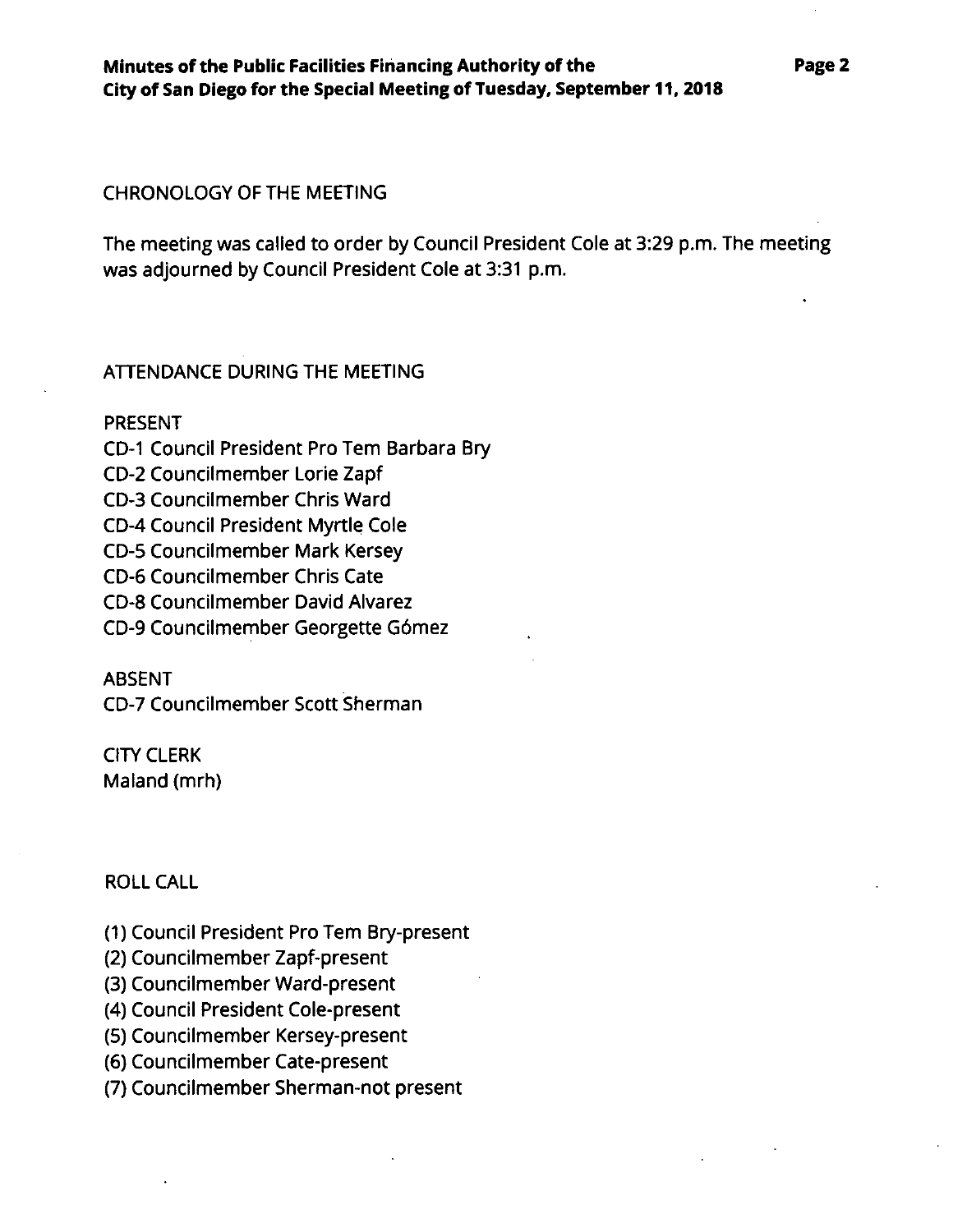(8) Councilmember Alvarez-present

(9) Councilmember Gdmez-present

APPROVAL OF MINUTES

The Minutes of the following meetings were approved by Unanimous Consent.

APPROVED

04/30/2018 - Special Meeting 05/15/2018

COUNCIL ACTION: Start Time: 3:29 PM

Item FA-1: Resolution Setting Regular Meeting of Public Facilities Financing Authority for September 25,2018.

Total Estimated Cost of Proposed Action and Funding Source: N/A

Council District(s) Affected: Citywide

Proposed Actions:

(FA-2018-7) ADOPTED AS RESOLUTION FA-2018-7

Resolution of the Public Facilities Financing Authority of the City of San Diego (Authority) setting a regular meeting of the Authority for September 25,2018.

**This item is not subject to the Mayor's veto.**

*Office ofthe CityAttorney; BretA. Bartolotta, (619) 533-5894*

COUNCIL ACTION: Start Time: 3:30 PM